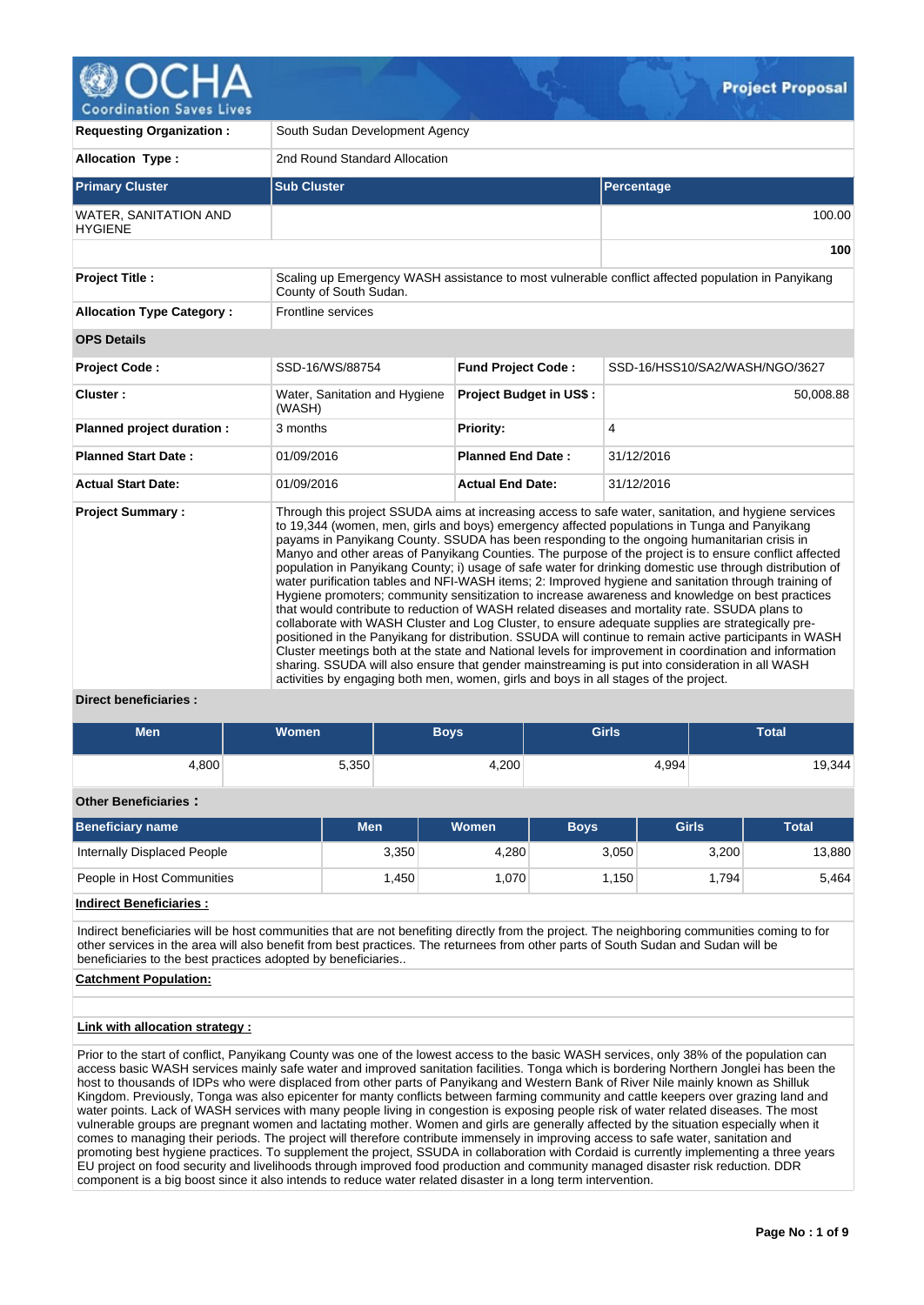### **Sub-Grants to Implementing Partners :**

| <b>Partner Name</b>                                    |                                              | <b>Partner Type</b> |  | <b>Budget in US\$</b>       |  |  |  |  |  |
|--------------------------------------------------------|----------------------------------------------|---------------------|--|-----------------------------|--|--|--|--|--|
|                                                        |                                              |                     |  |                             |  |  |  |  |  |
| Other funding secured for the same project (to date) : |                                              |                     |  |                             |  |  |  |  |  |
|                                                        | <b>Other Funding Source</b>                  |                     |  | <b>Other Funding Amount</b> |  |  |  |  |  |
|                                                        |                                              |                     |  |                             |  |  |  |  |  |
| <b>Organization focal point:</b>                       |                                              |                     |  |                             |  |  |  |  |  |
| Name                                                   | Title                                        | Email               |  | Phone                       |  |  |  |  |  |
| Kennedy Odhiambo Onjweru                               | Programmes Manager                           | kodhiambo@ssuda.org |  | 0955027200                  |  |  |  |  |  |
| Jackline Bosco                                         | Finance and<br><b>Administration Manager</b> | jbosco@ssuda.org    |  | +211955019789               |  |  |  |  |  |
| <b>BACKGROUND</b>                                      |                                              |                     |  |                             |  |  |  |  |  |

# **1. Humanitarian context analysis**

The war has devastated South Sudan population with an estimated 2.3 million people in South Sudan have fled their homes, including 645,000 who are now refugees. UNMISS has reported that protection of Civilians sites are sheltering 184,000 people, representing an 80 per cent increase between January and October 2015. UNICEF earlier warned that an estimated 237,000 children will suffer from severe acute malnutrition (SAM) in 2016, and food insecurity will affect 7.5 million people. Levels of food insecurity and malnutrition are expected to increase significantly in inaccessible areas of Unity State during the lean season. There are epidemic levels of malaria in 31 of 79 counties, with demand for malaria drugs outpacing supply. The war has cause demise of local markets as a result of closure of trade roots from neighboring Counties which have been the source of goods into South Sudan Markets. The affected communities have also no link and capacity to acquire household items which they lost during their displacement. The destruction of water, sanitation and hygiene (WASH) facilities has exposed vulnerable communities to water-borne diseases. The acute protection crisis continues, with killings and abductions of children and worsening levels of sexual violence, which is perpetrated with impunity. Violence, insecurity and displacement have spread to previously stable areas. Nearly one in every three schools in Greater Upper Nile is non-functional and 413,000 children have been forced out of school. Upper Nile is one of the worst hit States by conflict. Panyikang has been cut off for several months. In Panyikang, the persistent insecurity along River Nile has cause inaccessibility of agencies and increased the cost of intervention in the County from Malakal. The war also devastated the County considering that most of the time the fighting was taking place in the Western Bank of River Nile the location of Panyikang. This pushed the population further into Tunga the county headquarters which is bordering Northern Jonglei. The population in Panyikang have not been accessing basic services due to high level insecurity. Only one area namely Nyilwak has been accessible from Juba by air. The rest of the areas remain inaccessible. In general, the population in are in dire need of live-saving WASH services to which will help them improve their living standard and also prevent them from contracting water related diseases such as diarrhea, cholera among others. Targeting vulnerable women and girls of reproductive ages with WASH basic and protection needs will safeguard their dignity for instance the provision of sanitary towel and hygiene kits for menstrual management.

## **2. Needs assessment**

According to the HRP 2016 mid-year review Panyikang is one of the most priority areas targeted by WASH intervention. SSUDA staff in Panyikang County shows that there are 3,478 IDPs Households in Panyikang payam and Tonga the capital of Panyikang that are also in need of WASH services. Panyikang has been inaccessible for close to one year as insecurity could not allow humanitarian agencies to intervene. The location the IDPs are scattered in multiple locations living in small and dilapidated shelters while small percentage live with their relatives in very inadequate space. In July SSUDA staff implementing PRO-ACT (EU funded food security project) in Panyikang conducted field visit to Tonga and observed serious lack of sanitary facilities forcing people to revert to defecating in the open field. Public institution include health facilitates lack basic WASH services including safe latrines. Nearly all residents use untreated water drawn from the River which put them at risk of contracting diseases. Even though there is no data on the level of knowledge on good hygiene and hand washing, majority of people who interacted with SSUDA staff could not recite any basic best practices. Health workers in the main PHC in Tonga who spoke to SSUDA staff decried the high rate of water related diseases such as diarrhea among children under 5 who are treated in the hospital.

#### **3. Description Of Beneficiaries**

SSUDA is targeting 19,344 people (3,224 HHS) in Tonga and Panyikang payams in Panyikang County with WASH services. majority of the beneficiaries are are IDP who were displaced in the recent violence while others are those who are returning in Panyikang from other parts of Upper Nile and Sudan but have not actually reached their destination in their original homes. The target beneficiaries are segregated as follows Men 4,800, women 5,350, boys 4,200 and girls 4,994. Priority will be given to the most vulnerable HHs with emphasis on femaleheaded households and households with elderly, large numbers of young children, pregnant or new mothers, and/or individuals with disabilities.

#### **4. Grant Request Justification**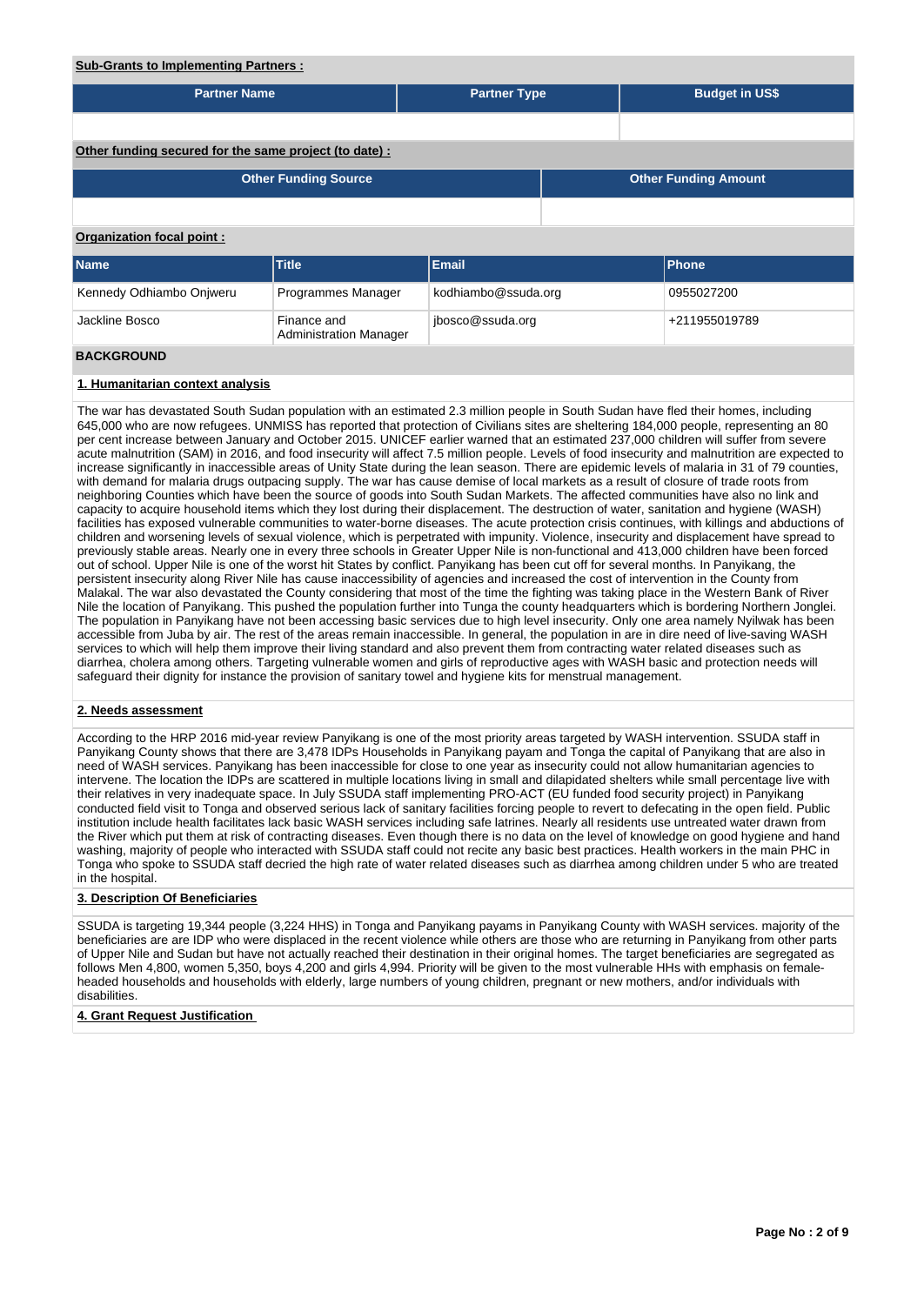The grant will support provision/distribution of lifesaving WASH services to the 19,344 displaced people exposed to life threating situation as a result of displacement that has forced them to live in concentrated and unhygienic environment without WASH services. The most vulnerable section of the community are young children, pregnant and new mother. SSUDA will use the funds to acquire WAS supplies from the Core-pipeline, pre-position and distribution to most vulnerable HHs and individuals identified during gender and age rapid need assessment to be conducted by SSUDA with support from State Cluster. SSUDA will work with Log cluster to transport WASH supplies from Malakal warehouse to target locations in Panyikang. Distribution will be conducted with support from local volunteers selected through participatory process. Distribution will strictly be guided by the report of the assessment. SSUDA will use participatory approach to identify and select community hygiene promoters who will be trained and engaged in promotional campaign on best practices. Currently SSUDA has a long term presence and project implementation in Western Side of Nile River including Panyikang with several activities running which will complement this project. SSUDA has developed good relationship with local population in both locations/counties. SSUDA places a great emphasis on ensuring local ownership of all its projects in South Sudan, SSUDA will strive for engaging the local beneficiary communities to actively participate in the distribution project. Their engagement is essential to the ultimate success of the project, as it is their commitment to the project objectives that will facilitate SSUDA's work in the field and ensure that the needs of the most vulnerable are being met. In regard to this, SSUDA will identify Local Community Mobilizers to work closely with SSUDA staff to support project implementation and participate in WASH distribution. SSUDA has already established solid, ongoing relationships with Local leaders in both counties. Moreover, SSUDA will cooperate with other partners, including State WASH lead Cluster.

### **5. Complementarity**

SSUDA has in depth knowledge of the two location and a continuous presence in Upper Nile since 2006. SSUDA has a well-established office inside the UN-Hub in Malakal for coordination of its projects in Upper Nile. Additionally, SSUDA also has experience with the distributions of NFIs to in Upper Nile having worked with Cordaid as EPR partner., SSUDA is implementing a 3 year EU funded project which will go up to 2018. The project will be implemented in conjunction with ongoing operations in Upper Nile in collaboration with Cordaid through a 3 year EU funded PRO-ACT project. SSUDA will utilize current resources, including solid relationships with actors in the field, facilities established by SSUDA, and support staff that has already received training on implementation of relief projects in Upper Nile. A comprehensive survey will be conducted during the project implementation which can be used as a reference for new projects with a longterm and sustainable perspective.

### **LOGICAL FRAMEWORK**

#### **Overall project objective**

Increase access to lifesaving safe water supply, sanitation, and hygiene services to 19,344 conflict affected and host populations in Panyikang County in Upper Nile.

| <b>WATER, SANITATION AND HYGIENE</b>                                                                                                                |                                                                                                                   |                                 |  |  |  |  |  |  |  |  |
|-----------------------------------------------------------------------------------------------------------------------------------------------------|-------------------------------------------------------------------------------------------------------------------|---------------------------------|--|--|--|--|--|--|--|--|
| <b>Cluster objectives</b>                                                                                                                           | Strategic Response Plan (SRP) objectives                                                                          | <b>Percentage of activities</b> |  |  |  |  |  |  |  |  |
| CO1: Affected populations have timely<br>access to safe and sufficient quantity of<br>water for drinking, domestic use and hygiene<br>(SPHERE)      | HRP 2016 SO1: Save lives and alleviate<br>suffering through safe access to services and<br>resources with dignity | 60                              |  |  |  |  |  |  |  |  |
| CO3: Affected populations have knowledge<br>and appropriate behaviors to prevent and<br>mitigate WASH related diseases and practice<br>good hygiene | HRP 2016 SO1: Save lives and alleviate<br>suffering through safe access to services and<br>resources with dignity | 40                              |  |  |  |  |  |  |  |  |

**Contribution to Cluster/Sector Objectives :** This project contributes to WASH Cluster Objective 1 and 3, (including improved quality of and access to safe clean water and acquisition of knowledge and appropriate behaviours to prevent and mitigate WASH related diseases and best practices) as SSUDA continue to provide Frontline services through dedicated for assessment, verification and registration, facilitation of hygiene training and awareness as well as conduct distributions to meet the needs of the beneficiaries in Panyikang. SSUDA will also remain active member of Cluster where advocacy materials and activities are developed, planned and executed.

#### **Outcome 1**

19,344 beneficiaries well equipped with knowledge and skills in safe water treatment at household levels

#### **Output 1.1**

**Description**

|  |  |  |  |  | 45 community volunteers (50% women) trained as hygiene promoters to help disseminate the key WASH messages to their community. |  |
|--|--|--|--|--|--------------------------------------------------------------------------------------------------------------------------------|--|
|  |  |  |  |  |                                                                                                                                |  |

## **Assumptions & Risks**

Improved security in Tonga

## **Activities**

**Activity 1.1.1** 

Selection of the hygiene promoters with equal number of men and women.

### **Activity 1.1.2**

Production of WASH IEC materials

#### **Activity 1.1.3**

organize hygiene promotional awareness session workshops/session in 12 villages

### **Activity 1.1.4**

Formation and/or refresher training for local water committees

### **Activity 1.1.5**

training of community hygine promoters/volunteers (50% male and 50 female)

#### **Indicators**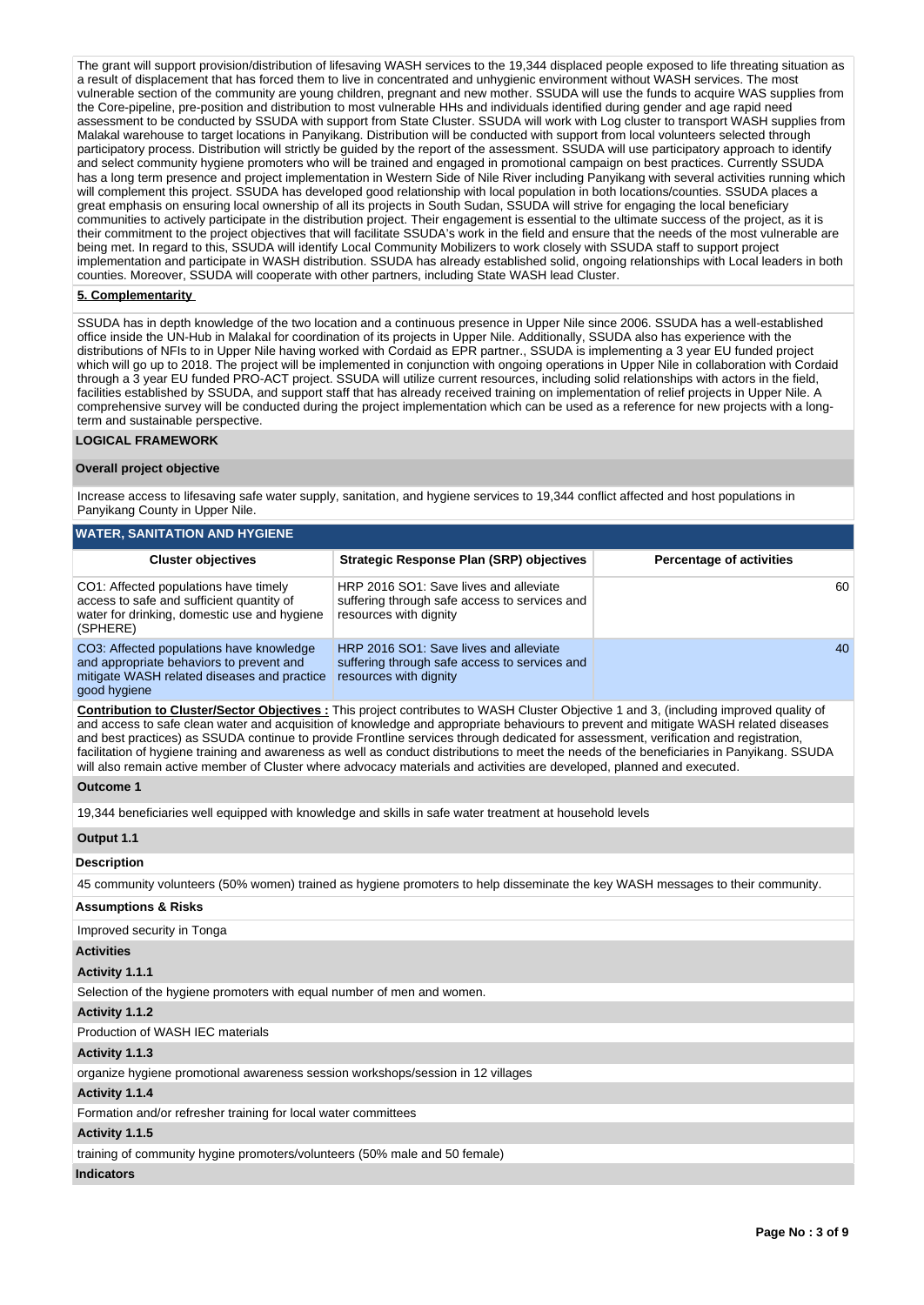|                                                                                                                                                                                                      |                                                                                               |                                                                                                                                    | End cycle beneficiaries |                                |             |              | End<br>cycle  |  |  |  |
|------------------------------------------------------------------------------------------------------------------------------------------------------------------------------------------------------|-----------------------------------------------------------------------------------------------|------------------------------------------------------------------------------------------------------------------------------------|-------------------------|--------------------------------|-------------|--------------|---------------|--|--|--|
| Code                                                                                                                                                                                                 | <b>Cluster</b>                                                                                | <b>Indicator</b>                                                                                                                   | <b>Men</b>              | <b>Women</b>                   | Boys        | <b>Girls</b> | <b>Target</b> |  |  |  |
| Indicator 1.1.1                                                                                                                                                                                      | <b>WATER, SANITATION</b><br><b>AND HYGIENE</b>                                                | Frontline # of community based hygiene<br>promoters trained                                                                        | 20                      | 25                             |             |              | 45            |  |  |  |
|                                                                                                                                                                                                      | <b>Means of Verification:</b> Workshop training Report                                        |                                                                                                                                    |                         |                                |             |              |               |  |  |  |
| Indicator 1.1.2                                                                                                                                                                                      | <b>WATER, SANITATION</b><br><b>AND HYGIENE</b>                                                | Frontline # of emergency affected people<br>equipped to practice good hygiene behaviors<br>through participatory hygiene promotion | 5,200                   | 7,350                          | 4,80<br>0   | 4,99<br>4    | 22,344        |  |  |  |
|                                                                                                                                                                                                      | <b>Means of Verification:</b> monthly monitoring reports                                      |                                                                                                                                    |                         |                                |             |              |               |  |  |  |
| Output 1.2                                                                                                                                                                                           |                                                                                               |                                                                                                                                    |                         |                                |             |              |               |  |  |  |
| <b>Description</b>                                                                                                                                                                                   |                                                                                               |                                                                                                                                    |                         |                                |             |              |               |  |  |  |
|                                                                                                                                                                                                      |                                                                                               | 1700 most vulnerable households including female-headed, child-headed and elderly headed received WASH NFI supplies/kits.          |                         |                                |             |              |               |  |  |  |
| <b>Assumptions &amp; Risks</b>                                                                                                                                                                       |                                                                                               |                                                                                                                                    |                         |                                |             |              |               |  |  |  |
| security will be improved                                                                                                                                                                            |                                                                                               |                                                                                                                                    |                         |                                |             |              |               |  |  |  |
| <b>Activities</b>                                                                                                                                                                                    |                                                                                               |                                                                                                                                    |                         |                                |             |              |               |  |  |  |
| Activity 1.2.1                                                                                                                                                                                       |                                                                                               |                                                                                                                                    |                         |                                |             |              |               |  |  |  |
| Gender and age segregated assessment, Registration and verification of 1,700 extremely vulnerable households including female-headed,<br>child-headed, elderly headed families) in Panyikang county. |                                                                                               |                                                                                                                                    |                         |                                |             |              |               |  |  |  |
| <b>Activity 1.2.2</b>                                                                                                                                                                                |                                                                                               |                                                                                                                                    |                         |                                |             |              |               |  |  |  |
| Transportation of WASH NFI supplies from Malakal to Panyikang                                                                                                                                        |                                                                                               |                                                                                                                                    |                         |                                |             |              |               |  |  |  |
| Activity 1.2.3                                                                                                                                                                                       |                                                                                               |                                                                                                                                    |                         |                                |             |              |               |  |  |  |
| Distribution of WASH NFIs to all the registered HHs and                                                                                                                                              |                                                                                               |                                                                                                                                    |                         |                                |             |              |               |  |  |  |
| Activity 1.2.4                                                                                                                                                                                       |                                                                                               |                                                                                                                                    |                         |                                |             |              |               |  |  |  |
|                                                                                                                                                                                                      | <b>Conduct Post Distribution Monitoring</b>                                                   |                                                                                                                                    |                         |                                |             |              |               |  |  |  |
| Activity 1.2.5                                                                                                                                                                                       |                                                                                               |                                                                                                                                    |                         |                                |             |              |               |  |  |  |
|                                                                                                                                                                                                      |                                                                                               | Developing and sharing of the reports with WASH Cluster at State and national levels                                               |                         |                                |             |              |               |  |  |  |
| <b>Indicators</b>                                                                                                                                                                                    |                                                                                               |                                                                                                                                    |                         |                                |             |              |               |  |  |  |
|                                                                                                                                                                                                      |                                                                                               |                                                                                                                                    |                         | <b>End cycle beneficiaries</b> |             |              | End<br>cycle  |  |  |  |
| Code                                                                                                                                                                                                 | <b>Cluster</b>                                                                                | <b>Indicator</b>                                                                                                                   | <b>Men</b>              | Women                          | <b>Boys</b> | <b>Girls</b> | <b>Target</b> |  |  |  |
| Indicator 1.2.1                                                                                                                                                                                      | <b>WATER, SANITATION</b><br><b>AND HYGIENE</b>                                                | Core Pipeline # of hygiene kits distributed                                                                                        |                         |                                |             |              | 1,700         |  |  |  |
|                                                                                                                                                                                                      | <b>Means of Verification:</b> Distribution list and report                                    |                                                                                                                                    |                         |                                |             |              |               |  |  |  |
| Indicator 1.2.2                                                                                                                                                                                      | <b>WATER, SANITATION</b><br>AND HYGIENE                                                       | Core Pipeline # of jerry cans/ buckets distributed                                                                                 |                         |                                |             |              | 900           |  |  |  |
|                                                                                                                                                                                                      | <b>Means of Verification:</b> Monitoring Reports                                              |                                                                                                                                    |                         |                                |             |              |               |  |  |  |
| Indicator 1.2.3                                                                                                                                                                                      | <b>WATER, SANITATION</b><br>Core Pipeline # of hygiene kits distributed<br><b>AND HYGIENE</b> |                                                                                                                                    |                         |                                |             |              | 850           |  |  |  |
|                                                                                                                                                                                                      | Means of Verification: Monitoring report with list of beneficiaries                           |                                                                                                                                    |                         |                                |             |              |               |  |  |  |
| Indicator 1.2.4                                                                                                                                                                                      | <b>WATER, SANITATION</b><br><b>AND HYGIENE</b>                                                | Core Pipeline # of water treatment products<br>distributed                                                                         |                         |                                |             |              | 1,700         |  |  |  |
|                                                                                                                                                                                                      | <b>Means of Verification:</b> copies of beneficiary list and signatures                       |                                                                                                                                    |                         |                                |             |              |               |  |  |  |
| <b>Additional Targets:</b>                                                                                                                                                                           |                                                                                               |                                                                                                                                    |                         |                                |             |              |               |  |  |  |
| <b>M&amp;R</b>                                                                                                                                                                                       |                                                                                               |                                                                                                                                    |                         |                                |             |              |               |  |  |  |

# **Monitoring & Reporting plan**

SSUDA team conducts regular Monitoring of activities as an integral part of the project cycle and is conducted to measure project progress against planned activities and outputs; mapping existing gaps and challenges and identify solutions; gauge and review target beneficiaries against assessment reports and emerging new emergencies and identify changes to and improve modalities for success. The MEAL Officer is a key player in the Monitoring and evaluation of the project internally. SSUDA's MEAL Officer will be responsible for organizing the continuous internal monitoring with consultation with Field Coordinator. The MEAL Officer will ensure that activities are carried out in a timely basis and they are contributing towards achieving the project objectives. This will be done through field visits, interviews, with beneficiaries (IDPs/Host Communities); meetings with Communities local authorizes. Focused group discussion with beneficiaries and key informants. Field visit by senior management will be supported to ensure that there is coordination and communication between management and field staff to provide necessary support to the field team for improved service deliver. The MEAL officer and SSUDA staff will ensure that the distribution is conducted as per SPHERE Standard and that beneficiaries are allowed to raise their concerns during pre and post distribution. The project manager will receive and verify reports from MEAL Officer, approved by field Coordinator. SSUDA management will ensure that month reports - 5 Ws; progress and financial reports (GMS) are submitted in time.

**Workplan**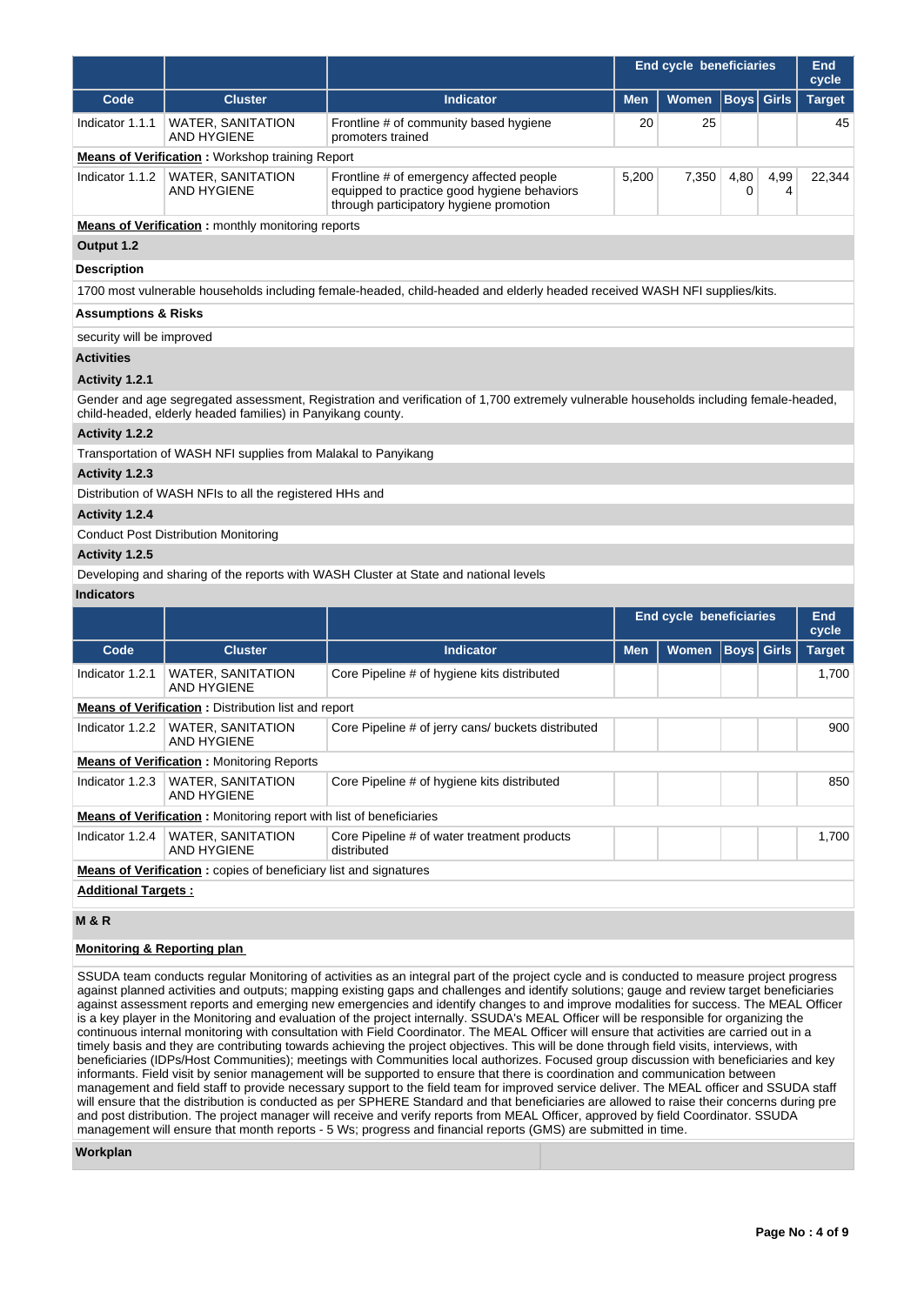| Activitydescription                                                                                                                                                                                                     | Year |  |  | 5 | 6 | 8 | 9 |   |   |   |
|-------------------------------------------------------------------------------------------------------------------------------------------------------------------------------------------------------------------------|------|--|--|---|---|---|---|---|---|---|
| Activity 1.1.1: Selection of the hygiene promoters with equal number of men and<br>women.                                                                                                                               | 2016 |  |  |   |   |   |   |   | X |   |
| Activity 1.1.2: Production of WASH IEC materials                                                                                                                                                                        | 2016 |  |  |   |   |   |   | X |   |   |
| Activity 1.1.3: organize hygiene promotional awareness session<br>workshops/session in 12 villages                                                                                                                      | 2016 |  |  |   |   |   |   |   | X | X |
| Activity 1.1.4: Formation and/or refresher training for local water committees                                                                                                                                          | 2016 |  |  |   |   |   |   | X |   |   |
| Activity 1.1.5: training of community hygine promoters/volunteers (50% male and<br>50 female)                                                                                                                           | 2016 |  |  |   |   |   |   | X |   |   |
| Activity 1.2.1: Gender and age segregated assessment, Registration and<br>verification of 1,700 extremely vulnerable households including female-headed,<br>child-headed, elderly headed families) in Panyikang county. | 2016 |  |  |   |   |   |   | X |   |   |
| Activity 1.2.2: Transportation of WASH NFI supplies from Malakal to Panyikang                                                                                                                                           | 2016 |  |  |   |   |   |   | X |   |   |
| Activity 1.2.3: Distribution of WASH NFIs to all the registered HHs and                                                                                                                                                 | 2016 |  |  |   |   |   |   |   | X |   |
| Activity 1.2.4: Conduct Post Distribution Monitoring                                                                                                                                                                    | 2016 |  |  |   |   |   |   |   | X | X |
| Activity 1.2.5: Developing and sharing of the reports with WASH Cluster at State<br>and national levels                                                                                                                 | 2016 |  |  |   |   |   |   |   |   | X |

### **OTHER INFO**

## **Accountability to Affected Populations**

Accounting to the Affected Population has been addressed in the SSUDA's policy and Strategic plan documents. The affected communities that SSUDA is serving play a key role in any of the project's success. Therefore, efforts are put in place to ensure the organization accounts to them through assessments, planning, implementation, monitoring and evaluation. Their views, suggestion and feedbacks will be captured in all stages of the project cycle. SSUDA works in a conflict sensitive manner, ensuring inclusive participation of all stakeholders and in particularly the beneficiaries in all stages of project cycles. the proposed action will address key lifesaving threats as will have identified in the Rapid needs assessment including women, men and children. by conducting participatory assessment in an inclusive and participatory manner (also including Host Communities) we will not only ensure that the needs are identified but also reduction of conflict that would arise between the two groups over the distribution of supplies. Conducting both Pre and post distribution awareness and monitoring respectively will provide feedback from the various groups of beneficiaries. Reports developed by SSUDA will also be available for community and government to access for references.

### **Implementation Plan**

SSUDA is responsible for all aspect of project implementation include planning, implementation, monitoring and financial management and reporting. The programmes director is in charge of the overall implementation of the project assisted by Programmes Manager who will offer technical quality input into the project. The Programme Director provides leadership and linkages while the manger will address technical aspect include addressing concerns of the beneficiaries and communicating with CHF Secretariat on issues reacted to project. At field level, the project will be coordinated and managed by Emergency Preparedness and Response Officer who is reporting to field Coordinator. The team will be assisted by MEAL Officer and other subordinate staff and volunteers. The team will convene a planning meeting at the field level to strategically review and develop actual plan. The plan will be submitted to the management for review and approval. Once the plan is developed roles and responsibility of individuals and departments will be clearly set.

#### **Coordination with other Organizations in project area**

| Name of the organization | Areas/activities of collaboration and rationale                                                  |
|--------------------------|--------------------------------------------------------------------------------------------------|
| Cordaid                  | we are collaboration in the PRO-ACT project which also have<br>components of Emergency Response. |

### **Environment Marker Of The Project**

A+: Neutral Impact on environment with mitigation or enhancement

#### **Gender Marker Of The Project**

2a-The project is designed to contribute significantly to gender equality

### **Justify Chosen Gender Marker Code**

The promotion of gender equality is a cross-cutting issue of all work of SSUDA. In the this project, women and men and girls and boys will be equally represented in the decision making process including during the assessment, training opportunities, and ensuring women and men are provided with items that meet their respective needs. to further promote women and girls empowerment through the project, women focused groups will be facilitated during the assessment and post- distribution to assess the levels of project contribution towards the needs of women and girls. during the training the facilitators will ensure that women friends approaches and demonstration are applied to increase women participation. Distribution of items will be done in a manner that do not expose women to any form of violation.

## **Protection Mainstreaming**

Protection is one of the most important aspects considering the emphasis given to it by Humanitarian Coordinator during the HRP development process and presentation early 2016. SSUDA is mainstreaming Protection in its programming by ensuring that the most vulnerable groups such as women and girls receive protection when they are providing information during assessment; Information provided by survivors or beneficiaries are safeguard not to be used to expose them to danger; Our actions should address both basic needs include NFI/ES that improve protection of those at risk of violations; we also pay special attention to people living with disabilities; children and childheaded and female headed households. SSUDA is active member of Protection Cluster where information and issues related to protection are shared, discussed and addressed.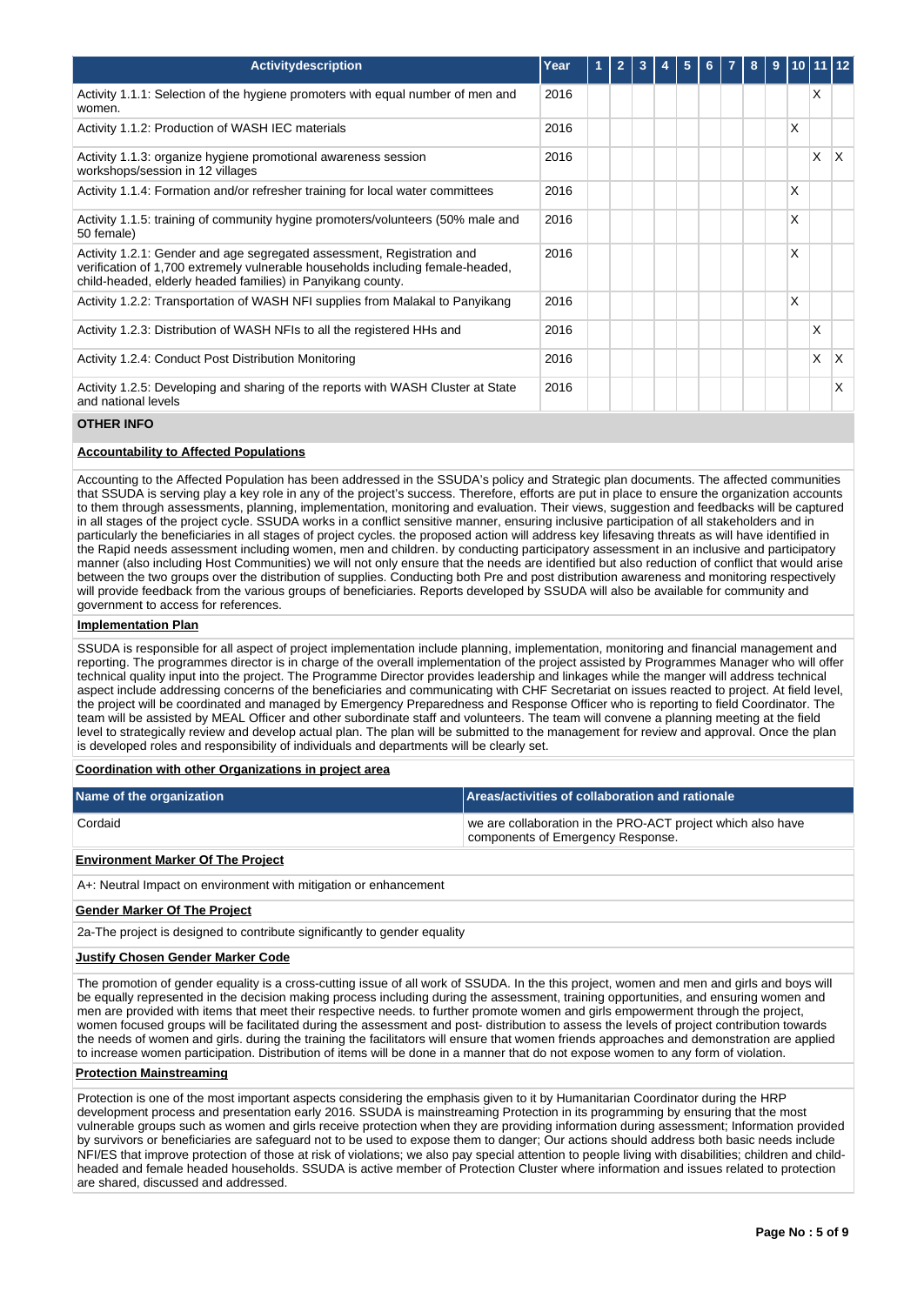## **Country Specific Information**

# **Safety and Security**

Reports and current programme implementations from UN, international and National NGOs including SSUDA show that the present insecurity in the country and Upper Nile in particularly is posses security and safety threat of aid workers and highly affecting implementation of the projects although humanitarian interventions continue. SSUDA takes this issue into consideration by good collaboration and coordination with UN Cluster (UNDSS) and other relevant systems put in place such as working with conflict parties in a way that do not compromise safety and security of our staff. SSUDA has put all safety and security measures and guidelines to ensure compliance with UN safety and security requirements.

### **Access**

Panyikang County has been inaccessible for long but recently there has been some improvement. during the dray season, SSUDA will be able to access Panyikang by road. SSUDA is planning to establish it field office in Wau Shilluk which is on the Western side of River Nile which will make it easier to travel to Panyikang and other areas on that side.

## **BUDGET**

| Code             | <b>Budget Line Description</b>                                                                                                                            |                                          | D / S Quantity | <b>Unit</b><br>cost   | <b>Duration</b><br><b>Recurran</b><br>ce | $\%$<br>charged<br>to CHF | <b>Total Cost</b> |
|------------------|-----------------------------------------------------------------------------------------------------------------------------------------------------------|------------------------------------------|----------------|-----------------------|------------------------------------------|---------------------------|-------------------|
|                  | <b>Staff and Other Personnel Costs</b>                                                                                                                    |                                          |                |                       |                                          |                           |                   |
| 1.1              | <b>Executive Director</b>                                                                                                                                 | S                                        | 1              | 5,000<br>.00          | 3                                        | 10.00                     | 1,500.00          |
|                  | Responsible for general overseeing of the project. Salary at \$5000 per month at 10 % CHF                                                                 |                                          |                |                       |                                          |                           |                   |
| 1.2              | Programs Manager                                                                                                                                          | S<br>3,500<br>3<br>1 <sup>1</sup><br>.00 |                |                       |                                          |                           |                   |
|                  | Responsible for general implementation of the project and techical support. Salary at \$3500 cahrged 25% CHF                                              |                                          |                |                       |                                          |                           |                   |
| 1.3              | Admin/Finance Manager                                                                                                                                     | S                                        |                | $1 \mid 2,750$<br>.00 | 3                                        | 20.00                     | 1,650.00          |
|                  | Responsible for accurate recording and proper utilization of the projects' funds. Salary at \$2750 per month at 20% CHF                                   |                                          |                |                       |                                          |                           |                   |
| 1.4              | M & E Officer                                                                                                                                             | S                                        |                | $1 \mid 1,200$<br>.00 | 3                                        | 50.00                     | 1,800.00          |
|                  | Responsible for data collection and repoting of general status of the project. Salary at \$1200 per month charged 50% to CHF                              |                                          |                |                       |                                          |                           |                   |
| 1.5              | Wash Coordinator                                                                                                                                          | D                                        |                | 1 1.500<br>.00        | 3                                        | 100.00                    | 4,500.00          |
|                  | Involved in the direct implementation and coordination of the project activities. Salary charged at \$1500 per month at 100% CHF                          |                                          |                |                       |                                          |                           |                   |
| 1.6              | Wash Assistants                                                                                                                                           | D                                        |                | 2   850.0             | 3                                        | 100.00                    | 5,100.00          |
|                  | Responsible in mobilization of the community and act as a link between the community and the organization. Salary at \$900 per<br>month charged 100% CHF. |                                          |                |                       |                                          |                           |                   |
| 1.7              | Logistics Officer                                                                                                                                         | S                                        |                | $1 \mid 1,700$<br>.00 | 3                                        | 20.00                     | 1,020.00          |
|                  | Responsible for the management of the Warehouse and Coordination of the supplies. Salary charged at \$1700 at 20% CHF                                     |                                          |                |                       |                                          |                           |                   |
|                  | <b>Section Total</b>                                                                                                                                      |                                          |                |                       |                                          |                           | 18,195.00         |
|                  | <b>Supplies, Commodities, Materials</b>                                                                                                                   |                                          |                |                       |                                          |                           |                   |
| 2.1              | <b>Transportation of Supplies</b>                                                                                                                         | D                                        |                | 1   10,00<br>0.00     | 1                                        | 100.00                    | 10,000.00         |
|                  | Transportation of supplies from Malakal Hub to Panyikang at a cost of \$10000 charged 100% CHF                                                            |                                          |                |                       |                                          |                           |                   |
| $2.2\phantom{0}$ | Assessments                                                                                                                                               | D                                        | 1              | 500.0<br>0            | 1                                        | 100.00                    | 500.00            |
|                  | Conduct needs assessment in Tonga and Panyikang. Charged \$500 once during the project period at 100% CHF                                                 |                                          |                |                       |                                          |                           |                   |
| 2.3              | I.E.C. Materials                                                                                                                                          | D                                        | 1 <sup>1</sup> | 500.0<br>0            | $\mathbf{1}$                             | 100.00                    | 500.00            |
|                  | Production of I.E.C. Materials for Hygiene awareness. Charged at \$<br>500 once during the project period at 100% CHF                                     |                                          |                |                       |                                          |                           |                   |
| 2.4              | Storage of Supplies                                                                                                                                       | D                                        |                | $1 \mid 1,000$<br>.00 | 1                                        | 100.00                    | 1,000.00          |
|                  | Storage of supplies awaiting distribution at County Warehouses including security costs charged at \$1000 per month, 100%<br>CHF                          |                                          |                |                       |                                          |                           |                   |
| 2.5              | Disribution of supplies                                                                                                                                   | D                                        |                | $1 \mid 3,000$<br>.00 | $\mathbf{1}$                             | 100.00                    | 3,000.00          |
|                  | Distribution costs including payment of hygiene promoters, transportation of staff                                                                        |                                          |                |                       |                                          |                           |                   |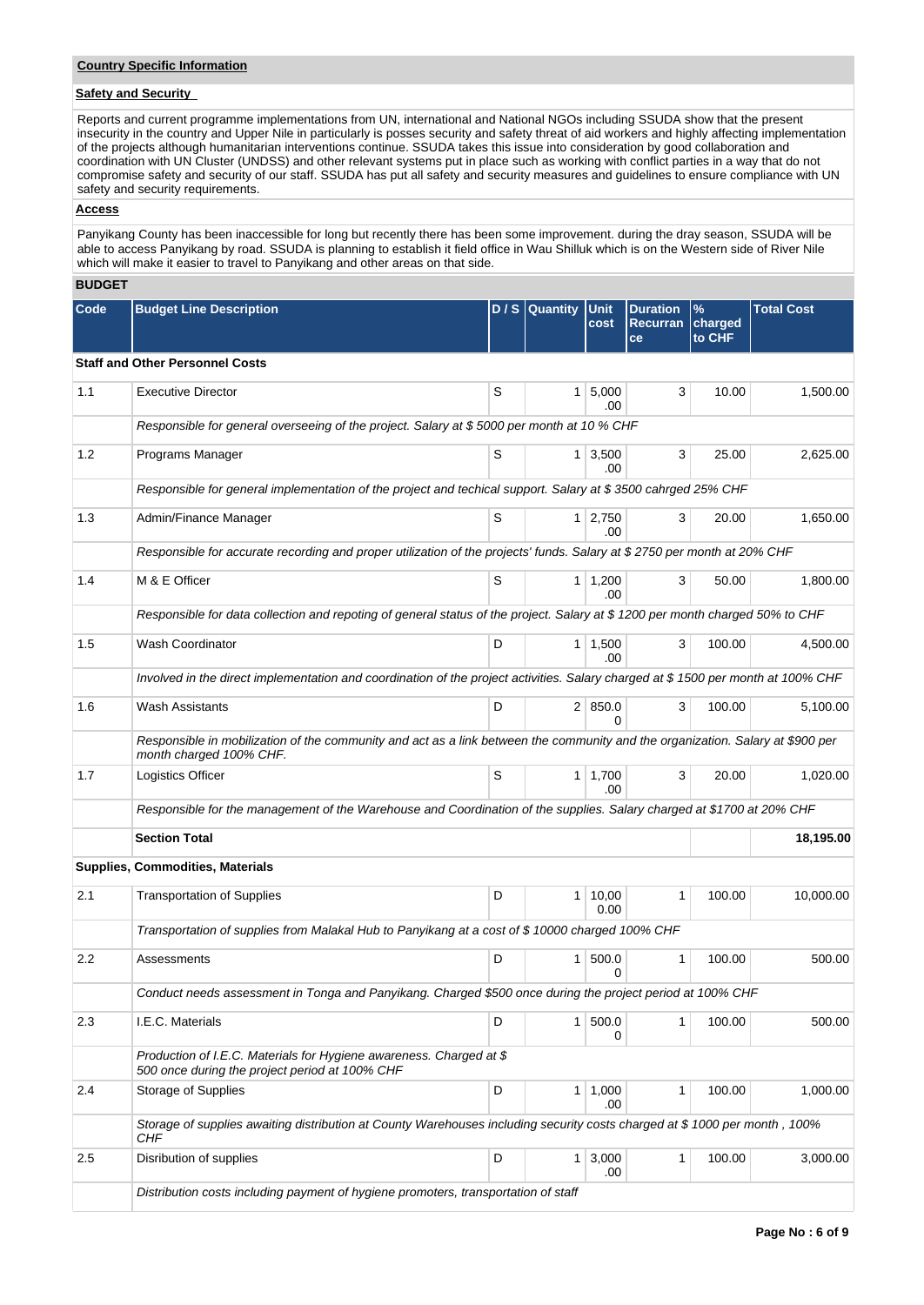| 2.6    | Rehabilitation of public latrines and hand washing facilities                                                                              | D | 1              | 8,000<br>.00               | 1            | 100.00 | 8,000.00  |
|--------|--------------------------------------------------------------------------------------------------------------------------------------------|---|----------------|----------------------------|--------------|--------|-----------|
|        | Rehabilitation of handwashing facilities at Tonga charged at \$8000, 100% CHF                                                              |   |                |                            |              |        |           |
| 2.7    | Pre distribution meetings - registration and verification                                                                                  | D |                | $2 \mid 250.0$<br>$\Omega$ | 1            | 100.00 | 500.00    |
|        | Conduct pre distribution exercise, payment of volunteers in identification, and registration of beneficiaries charged at \$250 100%<br>CHF |   |                |                            |              |        |           |
| 2.8    | Post distibution                                                                                                                           | D |                | 3   100.0<br>0             | 3            | 100.00 | 900.00    |
|        | Payment of three enumerators for the exercise for three days at \$100 charged 100% CHF                                                     |   |                |                            |              |        |           |
|        | <b>Section Total</b>                                                                                                                       |   |                |                            |              |        | 24,400.00 |
|        | <b>Contractual Services</b>                                                                                                                |   |                |                            |              |        |           |
| 4.1    | Loading and off loanding                                                                                                                   | D | $\mathbf{1}$   | 500.0<br>0                 | $\mathbf{1}$ | 100.00 | 500.00    |
|        | Loading and offloading at Malakal and Panyikang river banks charged at \$500, 100% to CHF                                                  |   |                |                            |              |        |           |
|        | <b>Section Total</b>                                                                                                                       |   |                |                            |              |        | 500.00    |
| Travel |                                                                                                                                            |   |                |                            |              |        |           |
| 5.1    | <b>Executive Director</b>                                                                                                                  | D | $\mathbf{1}$   | 550.0<br>$\Omega$          | 1            | 20.00  | 110.00    |
|        | Travel for Executive Director to Malakal once during the project period. Charged at \$550 on a round trip 20% CHF                          |   |                |                            |              |        |           |
| 5.2    | Programs Manager                                                                                                                           | D | 1 <sup>1</sup> | 550.0<br>0                 | 2            | 20.00  | 220.00    |
|        | Travel for Programs Manager to Malakal twice during the project period. Charged at \$550 on a round trip 20% CHF                           |   |                |                            |              |        |           |
| 5.3    | Local transport                                                                                                                            | D | $\mathbf{1}$   | 100.0<br>0                 | 3            | 100.00 | 300.00    |
|        | Local transport for monitoring activities throughout the project period at \$ 100 per month at 100% CHF                                    |   |                |                            |              |        |           |
|        | <b>Section Total</b>                                                                                                                       |   |                |                            |              |        | 630.00    |
|        | <b>General Operating and Other Direct Costs</b>                                                                                            |   |                |                            |              |        |           |
| 7.1    | Office Runnining costs                                                                                                                     | S | $\mathbf{1}$   | 250.0<br>0                 | 3            | 15.00  | 112.50    |
|        | Office costs include stationeris, toiletries and water. Charged at \$250 per month, 15% CHF                                                |   |                |                            |              |        |           |
| 7.2    | Maintenance of Equipment                                                                                                                   | S | 1              | 250.0<br>0                 | 3            | 20.00  | 150.00    |
|        | Maintenance of office equipment include printers, computers, photocopiers charged at \$250, 20% CHF                                        |   |                |                            |              |        |           |
| 7.3    | Generator running costs                                                                                                                    | S | 1 <sup>1</sup> | 200.0<br>0                 | 3            | 20.00  | 120.00    |
|        | Maintenance of generator including repair and fuel at \$200 charged 20% CHF                                                                |   |                |                            |              |        |           |
| 7.4    | <b>Community Mobilzation</b>                                                                                                               | D | 1              | 200.0<br>0                 | 2            | 100.00 | 400.00    |
|        | Community mobilization during community consultative meetings, post distribution and pre distributions charged at \$200 to<br>100% CHF     |   |                |                            |              |        |           |
| 7.5    | Training of hygiene promoters                                                                                                              | D |                | 45 30.00                   | 1            | 100.00 | 1,350.00  |
|        | Training session for orientation of hygiene promoters. charged at \$30 for five days for 45 hygiene promoters 100% CHF                     |   |                |                            |              |        |           |
| 7.6    | Communication                                                                                                                              | S | 1              | 200.0<br>0                 | 3            | 20.00  | 120.00    |
|        |                                                                                                                                            |   |                |                            |              |        |           |
|        | Airtime for voice calss; Thuraya and cell phone at \$200 per month charged 20% CHF                                                         |   |                |                            |              |        |           |
| 7.7    | <b>Bank Charges</b>                                                                                                                        | D | $\mathbf{1}$   | 500.0                      | $\mathbf{1}$ | 100.00 | 500.00    |
|        | Bank charges estimated at \$500 charged 100% CHF                                                                                           |   |                | 0                          |              |        |           |